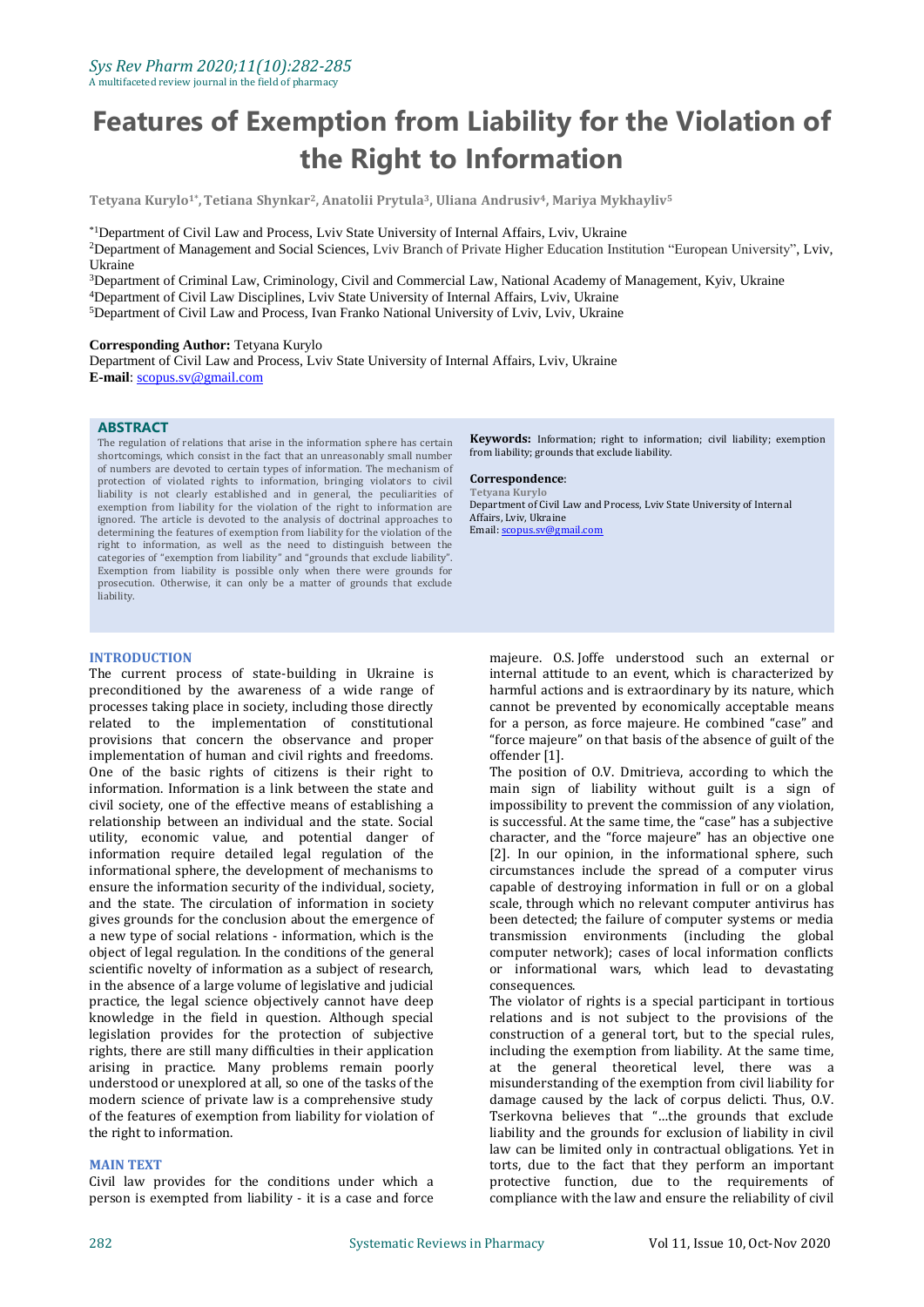relations, reimbursement and liability are almost the same, and the very fact of causing damage is already an offense. Therefore, the categories of "exemption from liability" and "exclusion of liability" are in fact identical [3].

Such a statement cannot be accepted because the performance of tortious obligations and civil liability should not be equated at least because their protective and compensatory functions coincide. Formal logic assures that when there are no grounds for prosecution, there can be no grounds for their exemption. If the damage is reimbursed voluntarily, then there is no need for a court decision on its force recovery and prosecution. This, obviously, is understood by O.V. Tserkovna herself, who points out that the grounds for exempting a police officer from liability are general grounds, as well as for all delinquents, and, besides, also additional, caused by the specificity of activity of police officers [4].

A distinction should be made between non-prosecution to liability and exclusion of liability. There is a fundamental difference between them, which is that the non-prosecution to liability depends on the victim. At the same time, it is presumed that this is the right of the victim. When appealing to the court, the state only assesses the grounds for prosecution for violating information rights and provides an official assessment. Here we proceed from the fact that the law does not allow arbitrary interference in the personal sphere, as well as provides for the grounds and procedure for interference in it. Therefore, with strict observance of information rights, there are no grounds for bringing a person to any responsibility [5].

In the grounds for exemption from civil liability, for the most part, there is no such element of the composition of a civil offense as the illegality of actions, which excludes prosecution to civil liability, and not, as erroneously indicated in the literature, for exemption from civil liability. The exemption from liability in itself indicates: 1) If there are no grounds for prosecution.

2) The simultaneous existence of circumstances that are recognized by law as sufficient to the exemption from civil liability. Therefore, it is a question of exemption from liability in the case when there were grounds for bringing it to justice. In the opposite case, it is only a matter of grounds that exclude prosecution.

The subjects of informational relations are exempted from liability for disclosure of information with limited access if the court finds that this information is socially necessary, i.e. is a matter of public interest, and the public's right to know this information outweighs the potential harm of its dissemination [9]. The subject of public interest is the information that indicates a threat to state sovereignty, territorial integrity of Ukraine; ensures the implementation of constitutional rights, freedoms, and responsibilities; indicates the possibility of human rights violations, misleading the public, harmful environmental, and other negative consequences of activities (inaction) of individuals or legal entities, etc. (Article 29, Part 3 of Article 30 of the Law "On Information"). In addition, a person cannot be held liable for making evaluative judgments. Such judgments, with the exception of defamation, are statements that do not contain factual data, criticism, evaluation of actions, as well as statements that cannot be interpreted as containing factual data, in particular given the nature of the use of linguistic and stylistic means (use hyperbole, allegory, satire). Evaluative judgments are not subject to refutation and proof of their veracity (Article 30 of the Law).

According to the Law "On Printed Mass-Media (Press) in Ukraine" [10], the journalist is not responsible for publishing information that is untrue, degrades the honor and dignity of citizens and organizations, violates the rights and legitimate interests of citizens or is an abuse the freedom of the print media and the rights of the journalist if: this information is obtained from news agencies or from the founder (co-founders); it is contained in response to a request for information submitted in accordance with the Law of Ukraine "On Access to Public Information" or in response to a request; it is a literal reproduction of public speeches or messages of subjects of power, individuals, and legal entities; it is a literal reproduction of materials published by another print media with reference to it; it discloses a secret that is specifically protected by law, but this information was not obtained by the journalist illegally; the law provides for dismissal or non-prosecution for such actions [9].

The Law of Ukraine "On state support of mass media and social protection of journalists" [10] in Part 6 of Art. 17 establishes that a journalist and/or a mass-medium shall be exempted from liability for disseminating untrue information if the court finds that the journalist acted in good faith and verified it.

In addition, for civil liability the following is not excluded: 1) The impossibility of prosecution due to the fact that the delinquent has no property to recover it in favor of the victim.

2) The victim refused to accept reimbursement or even entered into an agreement with the delinquent to refuse reimbursement.

We believe that in the first and second cases it is not a question of exemption from reliability because the liability comes from the state and only the state body can exempt someone from it.

We draw your attention to the incorrectness of the current legislation on damages, in particular Art. 1166 of the Civil Code - reimbursement for damage using mechanisms that are inherent in legal liability: comes from the state and can be enforced by it. Therefore, if the delinquent reimburses the damage and/or damage caused by them without waiting for a court decision, it is a voluntary fulfillment of the obligation. Therefore, we consider it necessary to reconsider the ideology of Chapter 82 of the Civil Code of Ukraine and focus it on reimbursement for damages, rather than the liability.

Exemption from civil liability is a last resort and should be applied only when there is a need to protect values higher in priority than the damage done. At least this weakens the compensatory (restorative) function of civil liability, violates the general principles of equality of parties and justice. At the same time, all grounds for exemption from civil liability can be divided into several groups: general, special and institutional (separate). The first are established in the general provisions on obligations, the special are contained in separate institutes of civil law, the separate - in its norms.

Thus, the owner of a source of increased danger is exempted from liability if the source of increased danger has fallen out of their possession due to illegal actions of third parties. At the same time, positive law does not exclude the intersection of general, special and individual grounds for exemption from civil liability, which complicates their systematics and interdependence.

Art. 617 of the Civil Code of Ukraine defines the general grounds for exemption from liability for the violation of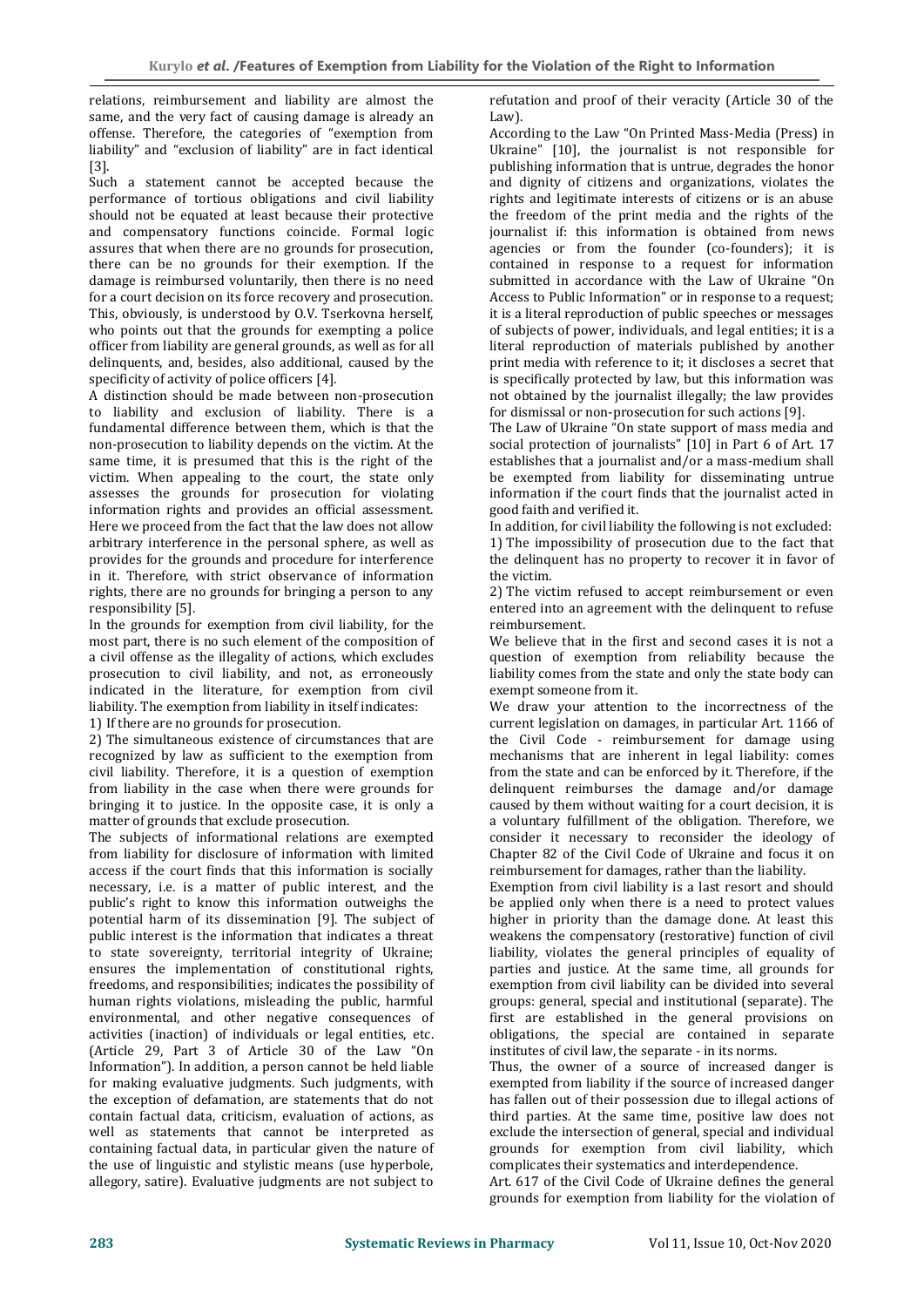obligation: force majeure, fault of the creditor, case (incident), other circumstances that cause the impossibility of performance of the obligation if they arose not because of the debtor's fault. Therefore, a person is exempted from liability for the violation of obligation if they prove that the violation occurred as a result of accident or force majeure. In other words, the violator of the obligation is obliged to prove the occurrence of circumstances as grounds for exemption from liability. This necessitates the consideration of cases of exemption from civil liability.

Since the days of Roman private law, a person has been exempted from liability in case of force majeure. Its influence on the non-prosecution of a person or their exemption from liability for violation of informational rights deserves a separate definition. Force majeure and its harmful effects are associated with accidental or even "blind" natural phenomena. It so happened that force majeure is understood as extraordinary and inevitable circumstances under the prevailing conditions. They are divided into two groups:

A) natural disasters (earthquakes, floods, fires, typhoons, sharp temperature fluctuations that cause crop failure or late bread ripening, etc.) They are characterized by being extraordinary - beyond ordinary natural phenomena and being inevitable - cannot be prevented as a result of preventive measures and overcome in the current state of science and technology and capabilities of the Ministry of Emergencies of Ukraine.

B) some circumstances of public life (military actions, mass diseases (epidemics), for example, the COVID-19 pandemic, national and sectoral strikes). This should also include prohibitive acts of state bodies [11].

G.K. Matveev believed that the following features are inherent in force majeure: 1) it is manifested mostly in various natural events as destructive phenomena of nature, but is not limited to them and can be manifested both in certain social phenomena and in the actions of individuals; 2) it is a relative concept, where the range of objectively accidental facts cannot be determined in advance, once and for all; 3) is characterized by suddenness (emergency), and therefore inevitability for the responsible person [12].

V.A. Eugenzicht pointed out such features of force majeure as 1) objectivity; 2) complexity; 3) the presence of an objectively random relationship between the actions of the subject and the result; 4) the presence of an objectively necessary causal link in the event of a threat and an objectively accidental connection as soon as it arises; 5) the insurmountability of this manifestation even when eliminating the factor of unexpectedness and the manifestation of the threat or from this moment in its manifestation in this particular situation by available physical, economic and technical means [13].

According to Art. 616 of the Civil Code of Ukraine, if the violation occurred due to the creditor's fault, the court shall accordingly reduce the number of damages and penalties levied on the debtor. The court also has the right to reduce the number of damages and penalties levied on the debtor, if the creditor intentionally or negligently contributed to the increase in damages caused by the violation of an obligation, or did not take measures to reduce them. Here it may happen that the victim misjudged the information received and caused damage by their own actions. In particular, if information about the crisis in the financial market or securities market was disseminated, the decision made by the owner on the unprofitable financial transaction is a

consequence not of such information, but of low qualification of the owner.

The case as a ground for exemption from liability is considered as a circumstance that can and should have been foreseen and prevented but it has not been done. It is sometimes associated with the mental state of the person who committed the offense but did not realize or could not realize its illegality and anticipate the negative consequences. A case (incident) occurs when the mental state of the offender is characterized by the absence of their guilt, for example, if during a quarrel a person disclosed information, in particular about the adoption, which caused damage.

In accordance with Paragraph 1 of Part 2 of Art. 614 of the Civil Code of Ukraine, a person shall not be found guilty if they prove that they have taken all necessary measures to properly fulfill the obligation. Thus, in accordance with Part 1 of Art. 1186 of the Civil Code of Ukraine, the damage caused by an individual who at the time of its task was not aware of the significance of their actions and (or) could not control them, shall not be reimbursed. The case should be distinguished from guilt in the form of negligence at the time of prediction. If the guilt is associated with a predictable negative consequence, then in the event there is not even a possibility to predict the occurrence of negative consequences. Neither the actions themselves nor their consequences are covered by the consciousness of the offender.

Other cases of exemption from liability may be provided directly by law or contract. Thus, in accordance with Part 3 of Art. 1187 of the Civil Code of Ukraine, a person who illegally took possession of a vehicle, mechanism, another object, caused damage to the activities of its use, storage, or maintenance, shall be obliged to reimburse it on general grounds. At the same time, this means that the owner of the source of increased danger is exempted from liability.

We are interested in the issue of exemption from liability for the dissemination of information. Here, the interests of its owners collide to ensure the inviolability of such information, in particular with limited access, and the need to provide it in cases provided by law, such as credit histories, statistical information, etc. Given the above, it is quite relevant that the exemption from damages is called "entitlement to harm", which means the circumstances usually associated with the deliberate (intentional) infliction of harm on the basis of direct or indirect permission (order), law, or the victim [14]. These are open informational banks, or the possibility of penetrating closed informational banks. Unlawful intrusion into and receipt of such data is due to the fault of the person storing such information and noncompliance with the regime and the fault of those who unlawfully obtained and used this information to the detriment of its owner.

The conducted analysis provides grounds to assert that the exemption from liability for violations serves not only to establish justice but also is a guarantee of legality in the activities of law enforcement officers.

# **CONCLUSION**

To sum it up, we can state that it is necessary to distinguish between the violation of civil law in general and the violation of the obligation under a contract or other grounds. These are different categories that are fundamentally different from each other and at the same time have similar features. Accordingly, in the field of